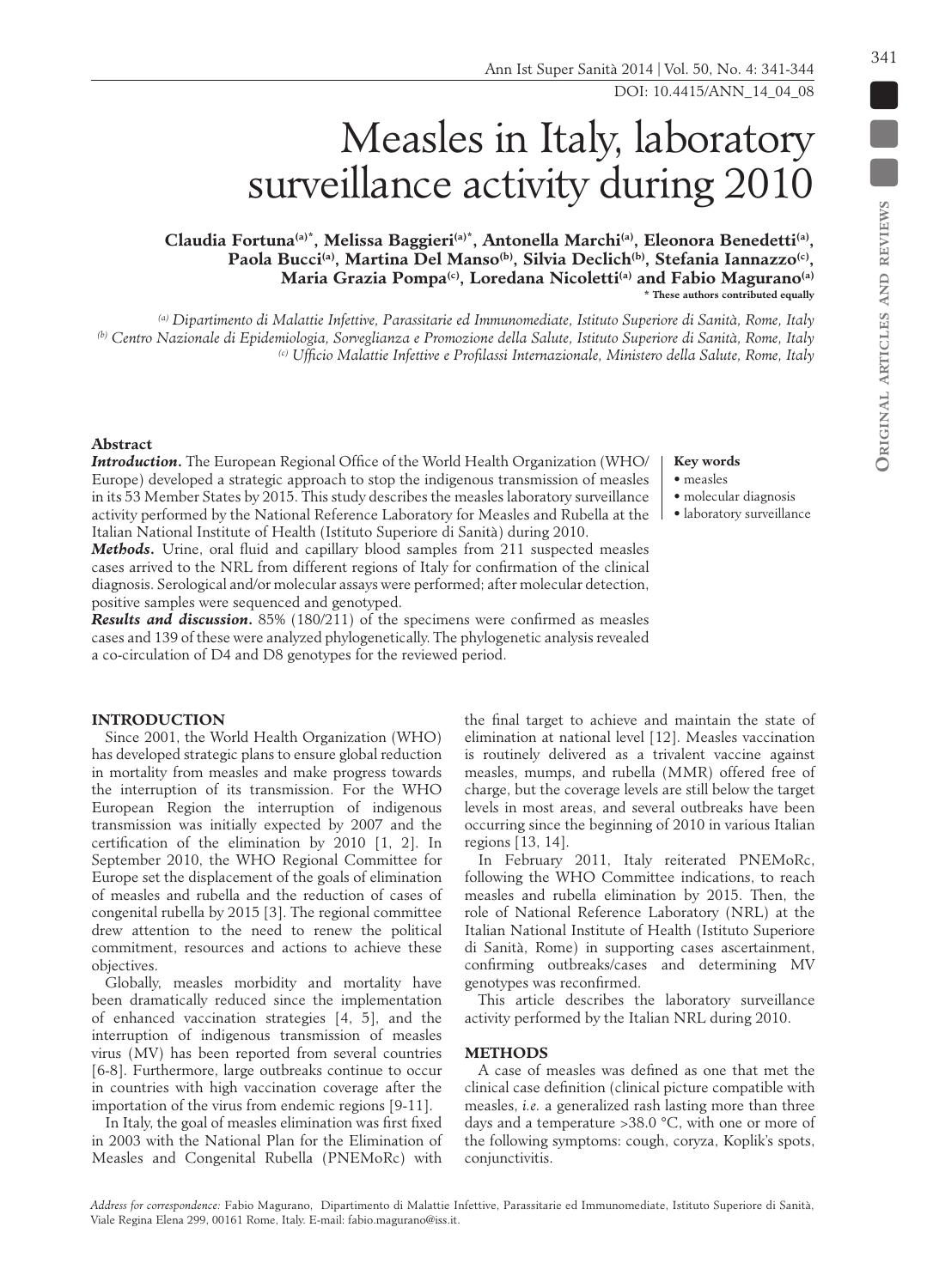Urine, oral fluid specimens and dried blood spots collected within 10 days from the onset of the symptoms are the most suitable samples for the measles diagnosis, since they are used for both confirmation of the cases and molecular characterization. NRL provided sampling kits to the Italian local health authorities in order to collect these specimens.

Samples were collected in different Italian regions from 211 patients with clinical signs of measles, and sent to the NRL for confirmation of the diagnosis. Before collecting samples subjects, or their parents in case of children, had to sign the "informed consensus".

NRL's tests for confirmation included specific IgM antibodies detection in blood samples by enzyme-linked immunosorbent (ELISA) assay, molecular detection and genetic characterization of MV by PCR assay on urine and/or oral fluid samples. Urine and oral fluid specimens were collected as previous described [15, 16], and the tests were performed under the indications of the National Plan of Elimination of Measles and Congenital Rubella *(Manual for the laboratory diagnosis of measles and rubella infections)*. Three circles of 6 mm ø, containing capillary blood, were punched-out from a dried blood spot and used for the ELISA assay (Siemens, Germany) [17].

Total RNA was extracted from urine sediment using RNEasy Mini Kit (Qiagen) and from oral fluid using QiAmp Viral RNA Mini Kit (Qiagen), according to the manufacturer's instructions. Two rounds of PCR amplification were performed on a highly conserved region located on the N gene of the MV genome, as previous described [15, 18]. PCR products were sequenced by Macrogen DNA Sequencing Service (http://dna.macrogen.com) and sequence data about the 450 nucleotides that code for the carboxyterminal 150 amino acids of the nucleoprotein (N) were analysed phylogenetically. Phylogenetic analysis and tree reconstructions were performed with MEGA software version 6.06 [19]. Virus isolates and genotypes were named according to the new official WHO nomenclature [20, 21].

### **Results and discussion**

Clinical samples from a total of 211 patients with suspected measles infection arrived at NRL from different regions of Italy to confirm measles diagnosis by serological and molecular assays *(Figure 1)*. Measles infection was confirmed for 180 of them.

The results obtained with different assays are shown in *Table 1*. Age distribution for 137 out 180 confirmed cases for which the data of birth was available is shown in *(Figure 2)*. Urine samples were available for 164 patients, for 62 also the blood sample was available. Of the latter, 49 were positive both in PCR and ELISA assays; 2 were PCR positive and IgM border line, 3 patients were IgM positive but PCR negative. Samples from 8 patients were negative in both PCR and ELISA assays. Of the 102 patients for which only urine sample was available, 86 were positive.

Oral fluid samples from 36 patients were tested, and for 35 of these the blood sample was also available. Four-teen samples were positive in both PCR and

# **Table 1**

Results from molecular and serological tests performed on suspected measles cases, during 2010

|                           |         | $IqM +$ | $IqM -$ | <b>BL</b>      | <b>None</b> <sup>a</sup> | <b>Total</b> |
|---------------------------|---------|---------|---------|----------------|--------------------------|--------------|
| Urine                     | $PCR +$ | 49      | 0       | $\overline{2}$ | 86                       | 164          |
|                           | PCR-    | 3       | 8       | 0              | 16                       |              |
| Oral<br>fluid             | $PCR +$ | 14      | 1       | 0              | 1                        | 36           |
|                           | PCR-    | 14      | 6       | 0              | 0                        |              |
| <b>Blood</b> <sup>b</sup> |         | 10      | 1       | 0              | -                        | 11           |
| <b>Total</b>              |         |         | 211     |                |                          | 211          |

a No blood or serum sample available;

**b** No urine or oral fluid sample available.

## **Table 2**

Vaccination status of the patients with suspected measles infection

|                           | Lab test        |                 |       |  |  |
|---------------------------|-----------------|-----------------|-------|--|--|
| <b>Vaccination status</b> | <b>Positive</b> | <b>Negative</b> | Total |  |  |
| 1 dose                    | 12              |                 | 21    |  |  |
| 2 doses                   | 0               |                 | 4     |  |  |
| Unvaccinated              | 95              | 9               | 104   |  |  |
| <b>Unspecified</b>        | 70              | 12              | 82    |  |  |



#### **Figure 1**

Clinical samples tested for measles during 2010 grouped by type. OF: oral fluid.





Percentage of laboratory confirmed cases of measles by age group.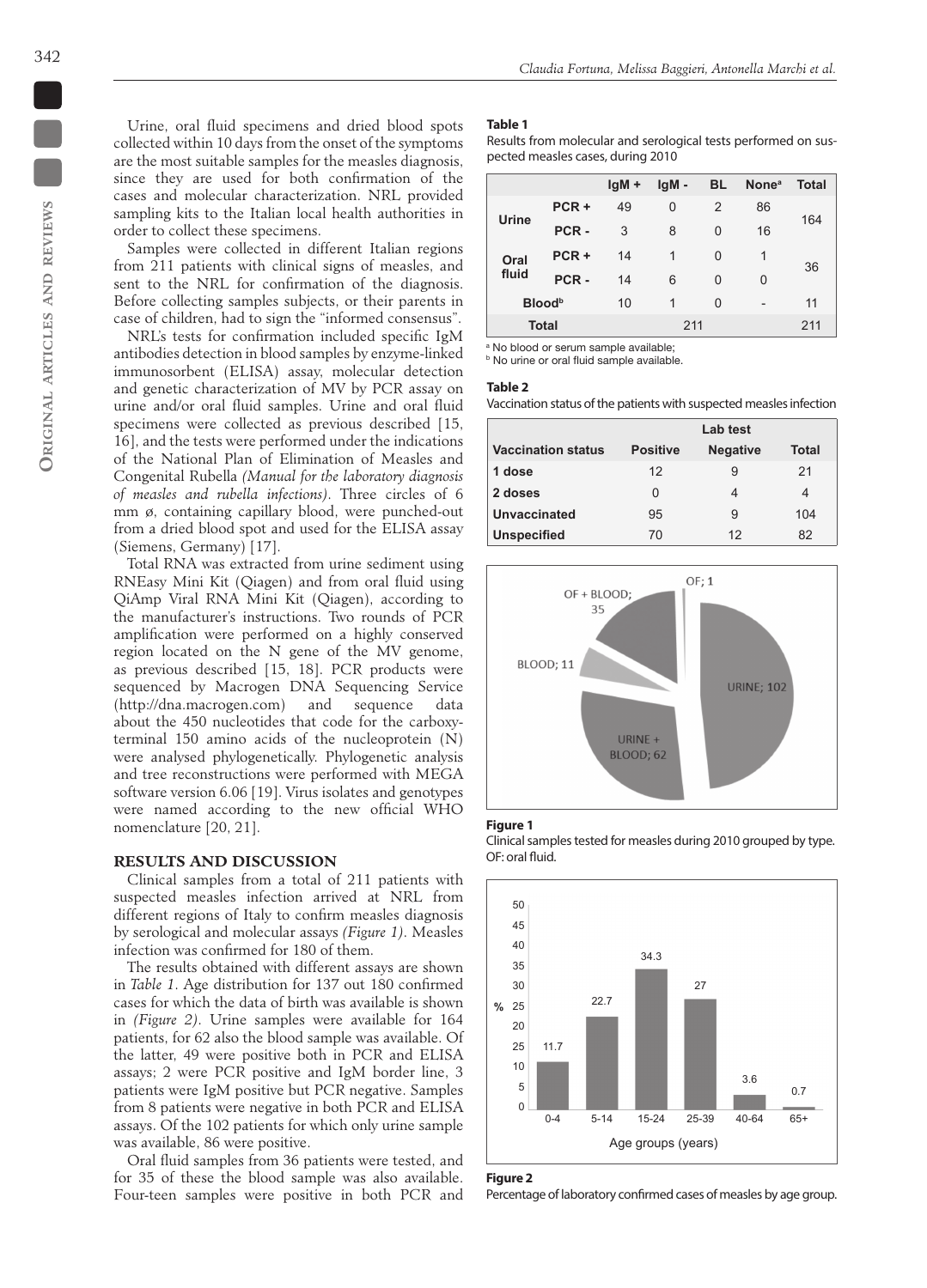ELISA assays; 1 was PCR positive and IgM negative, 14 were IgM positive and PCR negative. Samples from 6 patients were negative in both PCR and ELISA assays. For 1 patient only the oral fluid sample was available and it was PCR positive.

For 11 suspected cases only the blood sample was available, and the ELISA result was positive for 10 of these.

In summary, during 2010 NRL received samples from 211 patients. The number of samples received and their distribution by type are shown in *Figure 1*. A total of 62 suspected measles patients with both blood and urine samples were tested and 54 were confirmed. A percentage of 90.7% (49/54) was positive by both PCR and ELISA tests; 3.7% (2/54) was positive only in PCR and 5.6% (3/54) was positive only ELISA. Then, PCR on urine showed a samples positivity rate of 94.4%, and the total samples positivity rate in ELISA was 96.3%.

Samples from 35 suspected measles patients with both blood and saliva samples were tested in molecular and serological assays, and 29 were confirmed. Of these, a percentage of 48.3% (14/29) was positive in both PCR and ELISA tests; 3.4% (1/29) was positive in PCR only and 48.3% (14/29) was positive in ELISA only. Then, PCR on oral fluid showed a positivity rate of 51.7% and the total samples positivity rate in ELISA was 96.6%.

Despite this analysis involved an exiguous number of samples, these data might suggest that PCR performed on urine and ELISA performed on blood show a comparable yield, proving to be both more sensitive than PCR performed on oral fluid.

MV's genome was found in 153 samples (urine or oral fluid). After viral detection, 139/153 were sequenced for viral characterization in order to attempt the current MV genotypes circulating in Italy. Phylogenetic analysis revealed a steady co-circulation of genotypes D4 and D8 during the reviewed period.

Vaccination status was available for 129 out of 211 patients: 104 (80.6%) were unvaccinated, 21 (16.3%) received only one dose of measles-containing vaccine, 4 (3.1%) were vaccinated with two doses *(Table 2)*. Of the 104 unvaccinated cases, 95 were positive and 9 were negative. Of the 21 cases vaccinated with a single dose 12 were positive. All the 4 patients vaccinated with two doses were negative.

## **Conclusions**

In September 2010, WHO European Region countries renewed their commitment to the elimination of indigenous transmission of measles by 2015. Thanks to continuous efforts by Member States to maintain high vaccination coverage, measles diseases generally showed declining trends. Although, Europe continues to fight measles outbreaks [22, 23].

During 2010, a total of 3011 measles cases, including confirmed, possible and probable cases, were reported in Italy to the enhanced measles surveillance system, with a notification rate of 5.0 per 100 000 population. A total of 1095 cases were classified as confirmed (36.4%). Then, the elimination of indigenous transmission of measles by 2015 remains a major challenge for Italy as well as for the other European countries.

To interrupt the circulation of the virus, in addition to improving vaccination coverage  $(≥ 95%$  with two doses of vaccine), public health priorities include strengthened surveillance systems and effective outbreak control. Laboratory measles surveillance is an important tool in measles elimination, since a prompt and accurate laboratory diagnosis is essential for cases detection, outbreak management and ongoing surveillance in countries with low incidence. Moreover, the laboratory surveillance for measles and rubella, including genetic characterization of wildtype viruses, permits to illustrate the progress towards measles elimination by differentiating viruses between indigenous and imported. Major efforts by public health will be needed to meet the target of elimination by 2015, especially regarding the laboratory virological surveillance.

#### *Author's contributions*

The project participants all contributed significantly to the results of this study.

## *Acknowledgements*

The authors thank the staff at regional and local sanitary agencies for providing clinical specimens. This work was partly supported by a grant from Italian Ministry of Health-CCM 1M27 "Sorveglianza di laboratorio di malattie virali prevenibili da vaccinazioni e rinforzo del Piano di eliminazione del morbillo e della rosolia congenita".

#### *Conflict of interest statement*

All named authors have read and agreed to the submitted version of the manuscript, and declare not to have any potential conflict of interests, or any financial or personal relationships with other people or organizations that could inappropriately bias conduct and findings of this study.

*Received* on 31 March 2014. *Accepted* on 17 September 2014.

#### **References**

- 1. World Health Organization Regional Office for Europe. *Strategic plan for measles and congenital rubella infection in the European Region of WHO. 2003.* Available at: www.euro.who.int/\_\_data/assets/pdf\_file/0020/79022/ E81567.pdf.
- 2. World Health Organization. *Resolution, renewed commitment to elimination of measles and rubella and prevention of*

*congenital rubella syndrome by 2010 and Sustained support for polio-free status in the WHO European Region.* Moscow, Russia: WHO Regional Office for Europe; 2010. Available at: www.euro.who.int.

Steffens I, Martin R, Lopalco PL. Spotlight on measles 2010. Measles elimination in Europe - a new commitment to meet the goal by 2015. *Euro Surveill* 

343